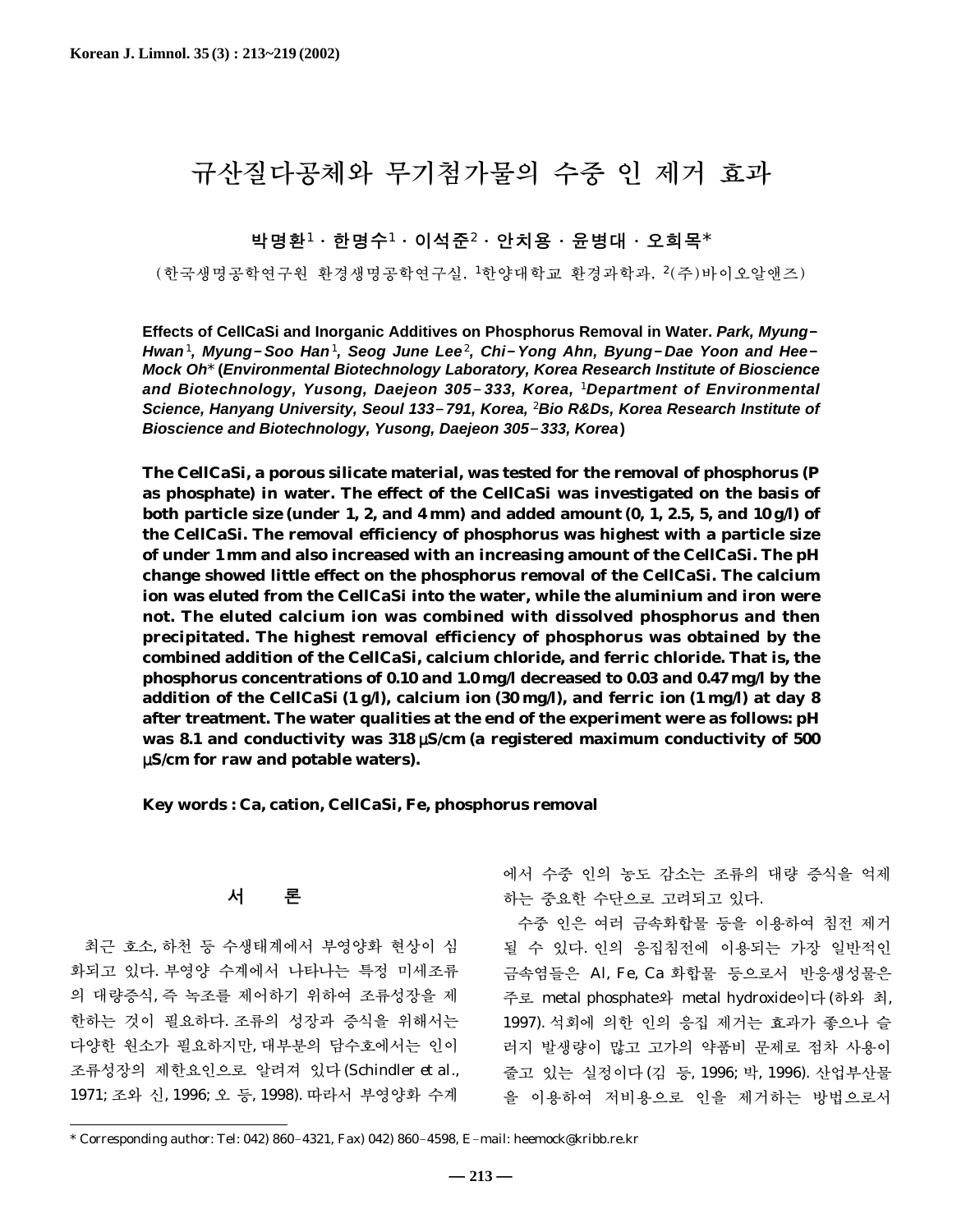Yamada *et al*. (1986)은 Al, Fe, Ca 화합물 등이 포함된 슬래그를 이용한 인의 제거, Mann and Bavor (1993)는 Al, Fe, Ca 화합물 등이 포함된 산업폐기물을 이용한 습 지의 인 제거에 대하여 보고한 바 있다.

국내에서는 Si, Ca, Al, Fe, Mg 화합물을 주요 성분으 로 하고 내부에 다량의 기포가 형성된 다공질의 폐건축 자재인 경량발포콘크리트 (ALC)를 이용한 인 제거 (박, 1996), 제철폐기물을 이용한 인 제거(현 등, 1997), ALC 와 유사한 조성을 갖고 있는 산업부산물인 규산질다공 체(CellCaSi)에 의한 인 제거(오 등, 2000; 박 등, 2001) 등이 보고되었다. 이 밖에도 다량의 Ca 화합물을 포함하 는 슬래그를 이용하여 상수원수에서 인을 제거하는 방 법(장 등, 2001), 해수에서 제강슬래그를 이용한 인 제거 를 통하여 와편모조류의 발아를 억제시키는 연구(이 등, 2001) 등이 보고되었다. 이러한 산업적 부산물질은 다량 으로 포함된 Ca 화합물과 다공성 형태의 넓은 비표면적 이 인을 제거하는데 매우 효과적이며 저비용이라는 장 점이 있다.

본 연구는 수중의 인 제거를 저비용으로서 보다 효과 적으로 달성하기 위하여 제철슬래그 등 산업부산물로 제조된 CellCaSi의 입도 및 첨가량에 따른 인 제거효과, 인 제거효율을 증진시키기 위한 금속 양이온 첨가 및 첨가방법 등에 대한 실험을 수행하였다.

## 재료 및 방법

#### **1.** 규산질다공체 **(CellCaSi)**의 조성 및 입도

CellCaSi는 석고, 생석회, 제철슬래그 등의 원료를 합 성하여 제조된 다공성 규산칼슘계 화합물로, 주요 화학 성분은 SiO2와 CaO이며, Al, Fe, Mg 그리고 K의 산화물 이 일부 포함되어 있다(Table 1). CellCaSi의 입도는 직 경 1, 2 및 4 mm 이하의 3가지를 사용하여 여러 가지 조 건별로 인 제거효과를 조사하였다.

#### **2.** 정치 시료의 인 제거

정치(static) 시료는 증류수에 KH2PO4를 용해시켜 조 제하였다. CellCaSi의 입도, 처리량 그리고 용액의 pH 변화에 따른 인 농도의 변화를 경시적으로 조사하였다.

CellCaSi의 입도에 따른 인 제거효과는 입도 1, 2 및 4 mm 이하의 CellCaSi를 삼각플라스크에 각각 10 g/l 첨 가하였다. 대조구를 포함한 모든 시료의 인 농도는 0.26 mg/l, pH는 7로 조절하여 상온에서 7일 동안 인 농도의

| <b>Table 1.</b> Chemical composition and physical characteri- |                                                |  |
|---------------------------------------------------------------|------------------------------------------------|--|
|                                                               | stics of a porous silicate material, CellCaSi. |  |

| <b>Parameters</b>              | Characteristics                |  |  |
|--------------------------------|--------------------------------|--|--|
| Chemical composition (%)       |                                |  |  |
| SiO <sub>2</sub>               | $45 - 55$                      |  |  |
| CaO                            | $25 - 35$                      |  |  |
| $Al_2O_3$                      | $3 - 4$                        |  |  |
| Fe <sub>2</sub> O <sub>3</sub> | $1 - 2$                        |  |  |
| MgO                            | $1 - 2$                        |  |  |
| K2O                            | $0.5 - 1.0$                    |  |  |
| Physical characteristics       |                                |  |  |
| рH                             | $8 - 9$                        |  |  |
| Specific gravity               | $0.35 - 0.45$                  |  |  |
| Specific surface area          | $50 \,\mathrm{m}^2/\mathrm{g}$ |  |  |
| Water absorption               | 1.5 times of self-weight       |  |  |

경시적 변화를 조사하였다. CellCaSi의 처리량에 따른 인 제거효과는 입도 1 mm 이하를 삼각플라스크에 각각 1, 2.5, 5 및 10 g/l로 첨가하였다. 인 농도는 0.22 mg/l, pH 는 7로 각각 조절하여 상온에서 7일 동안 인 농도의 경 시적 변화를 조사하였다. CellCaSi의 pH에 따른 인 제 거효과는 pH 5, 7 및 9로 조절한 각각의 삼각플라스크에 입도 1 mm 이하를 10 g/l로 첨가하였다. 인 농도는 0.2 mg/l로 조절하여 상온에서 7일 동안 인 농도의 경시적 변화를 조사하였다.

## **3.** 진탕 시료의 인 제거

진탕(shaking) 시료에서 CellCaSi에 의한 인 제거효과 를 조사하기 위하여 삼각플라스크내의 인 농도를 각각 10, 100 및 200 mg/l로 조절한 후, 입도 1 mm 이하의 CellCaSi 10 g/l를 모든 삼각플라스크에 첨가하였다. 시 료의 pH는 8로 조절하였고 진탕배양기를 이용하여 130 rpm에서 15일 동안 진탕하면서 인 농도의 경시적 변화 를 조사하였다. 이때 진탕배양기의 온도는 하절기 조류 발생이 심할 때의 수원지 수온을 고려하여 28±2�C로 조정하였다.

## **4. CellCaSi**로부터 양이온 용출

CellCaSi에서 용출되는 양이온이 인 불활성화에 미치 는 효과를 조사하기 위하여 입도 1 mm 이하의 CellCaSi 10 g/l를 각각 첨가한 삼각플라스크 2개 중 1개의 삼각 플라스크에는 인 농도를 200 mg/l로 조절하였다. pH는 7 로 조절한 후 진탕배양기를 이용하여 온도 30�C, 130 rpm에서 28일 동안 진탕하며 2개의 삼각플라스크에서 용출 양이온 농도의 경시적 변화를 조사하였다. 양이온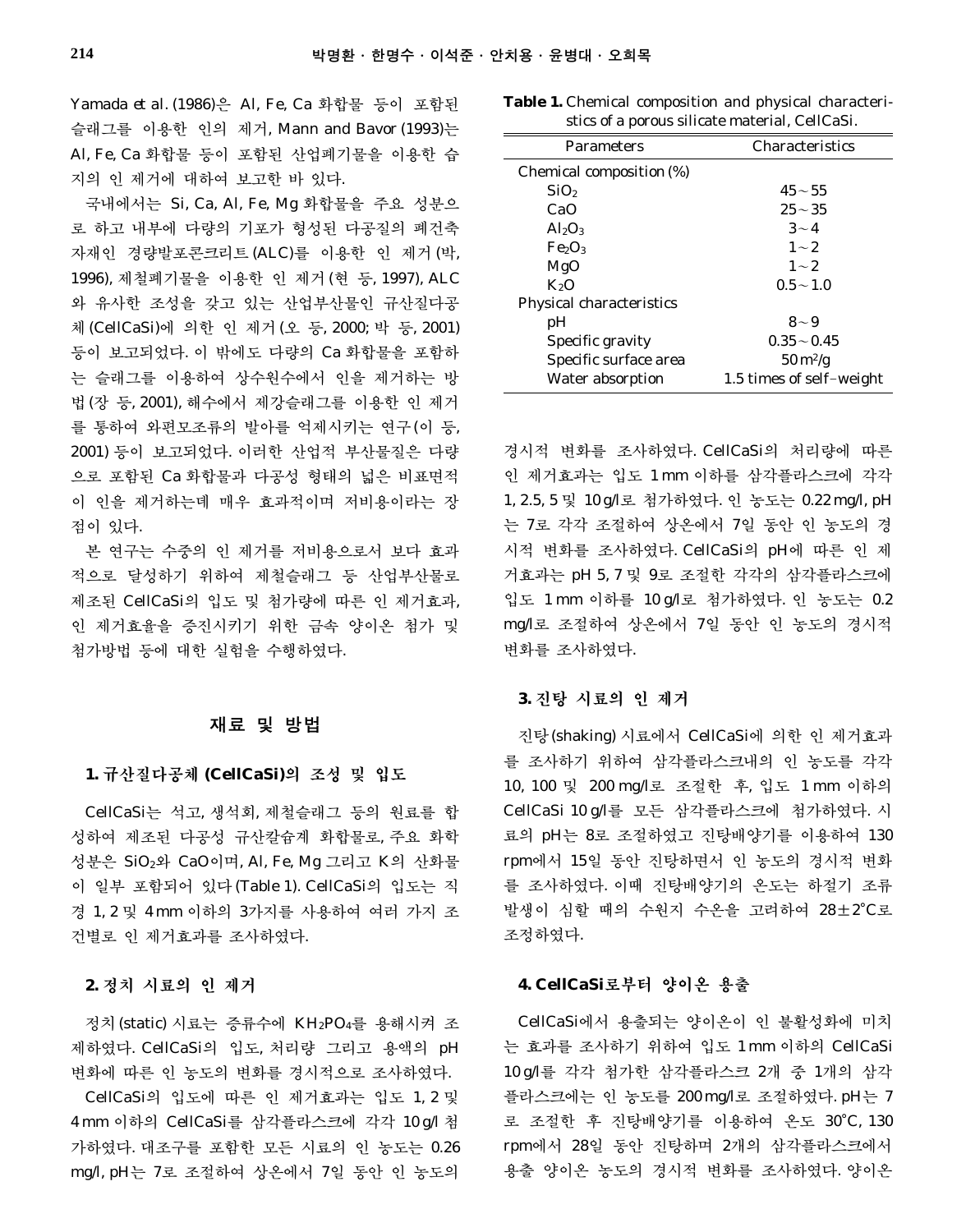농도는 Atomic absorption spectrophotometer (Thermo Jarrell Ash Co., Smith-Hieftje 4000)를 사용하여 측정 하였다.

#### **5. Ca**과 **Fe** 화합물 첨가

CellCaSi와 함께 Ca와 Fe 화합물 첨가에 따른 인 제 거효과를 경시적으로 조사하였다. 1개의 대조구와 4개의 처리구(CellCaSi; CellCaSi+Ca; CellCaSi+Fe; CellCaSi ±Ca±Fe)는 각기 250 ml 삼각플라스크내에 150 ml의 증류수와 입도 1 mm 이하의 CellCaSi를 1 g/l 포함하였 다. 대조구와 처리구의 인산염 농도는 K2HPO4를 사용 하여 각각 0.10과 1.0 mg/l가 되도록 조절하였으며, 처리 구의 Ca과 Fe의 농도는 CaCl2∙2H2O와 FeCl3∙6H2O 를 사용하여 각각 30 mg/l와 1 mg/l가 되도록 조절하였 다. 초기에는 2, 4, 8, 12시간 간격으로, 이후에는 2일 간 격으로 총 8일 동안 인산염 인 농도를 측정하였으며, 총 인과 용존성 총인은 실험 종료시에 측정하였다.

## **6.** 이화학적 수질분석

pH 및 전기전도도는 Conductivity meter (YSI, 63)를 사용하여 측정하였다. 총인과 용존성 총인은 persulfate 법에 의해 인산염으로 산화시킨 후(Menzel and Corwin, 1965), 인산염과 마찬가지로 phosphomolybdate법으로 측정하였다(Murphy and Riley, 1962).

#### 결과 및 고찰

#### **1.** 정치시 **CellCaSi**의 인 제거 효과

입도 1, 2 및 4 mm 이하의 CellCaSi를 10 g/l로 첨가한 처리구에서 시간이 경과함에 따라 인 농도가 계속적으 로 감소하였다(Fig. 1). 7일 경과 후 입도 1 mm 이하에 서 가장 낮은 농도인 0.05 mg/l로 조사되었고, 입도 2 mm 이하와 4 mm 이하에서 인 농도는 모두 0.06 mg/l로 조사되었다. 이원분산분석(ANOVA)에 의하면 전체적으 로 CellCaSi의 인 제거효과가 입도 2 mm와 4 mm 이하 에서는 큰 차이를 보이지 않았으나 (*F*(1,8) = 0.05, *P* = 0.829), 입도 1 mm 이하는 2 mm 이하 (*F*(1,8) = 12.4, *P* = 0.008), 4 mm 이하(*F*(1,8) = 11.24, *P* = 0.010)와 유의한 차 이를 나타내었다. 이는 입도 1 mm 이하의 CellCaSi가 같은 중량에서 비표면적이 넓기 때문이며, 비표면적이 넓 을수록 수중의 인과 반응하는 접촉면이 커지기 때문에 인 제거효과가 우수한 것으로 사료된다. 김 등(1996)은



**Fig. 1.** Effect of particle size of CellCaSi on the phosphorus removal in the phosphate solution for 7 days. The added amount of CellCaSi was 10 g/l.



**Fig. 2.** Effect of added amount of CellCaSi on the phosphorus removal in the phosphate solution for 7 days. The particle size of CellCaSi was under 1 mm.

분말 전로슬래그의 비표면적이 클수록 인 제거율도 증 가함을 보고하였는데, 이는 단위표면당 Ca 양이온의 초 기 용출능은 일정하나 비표면적의 증가에 따른 용출량 및 탈인 반응량의 증가에 기인하는 것으로 설명하였다. CellCaSi를 1, 2.5, 5 및 10 g/l로 각각 첨가한 처리구에 서 시간이 경과할수록 인 농도가 점차 감소하였다(Fig. 2). CellCaSi 10 g/l를 첨가한 처리구에서 인 농도는 초기 0.22 mg/l에서 7일 경과 후 0.04 mg/l로 크게 감소하였 다. CellCaSi의 인 제거효과는 첨가량의 증가에 비례하 였다. Ca 화합물을 포함하는 산업부산물을 인 용액에 투 여한 경우의 탈인반응은 높은 pH의 경우 응집침전으로 보아야 하지만, 본 실험과 같이 중성의 pH인 경우 인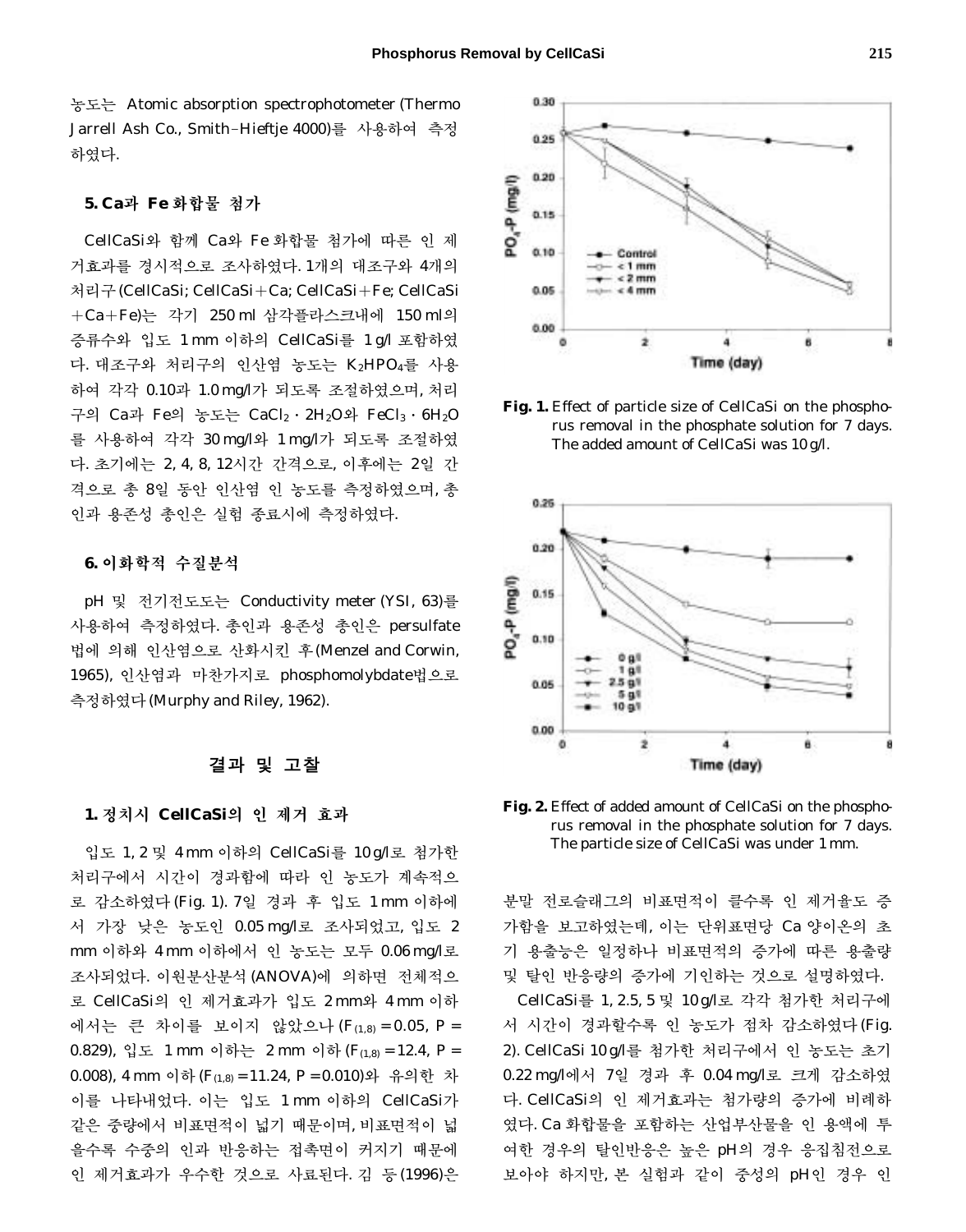제거는 침전보다는 흡착으로 보는 것이 타당하다(김 등, 1996; 현과 정, 1997). 따라서 Ca 양이온이 용출되면서 일부는 입자 표면에 정석핵으로 부착할 수 있다. 이러한 정석반응에는 결정의 핵이 필요하며 산업부산물 입자는 이러한 정석핵의 역할을 하여 입자 표면에 인이 석출, 고정되어 제거된다(Shiro and Kazuo, 1988; 김 등, 1996; 박, 1996). 그러므로 CellCaSi 처리량과 인 제거효과의 비례는 수중의 인과 반응할 수 있는 입자가 증가하기 때문으로 판단된다.

이와 같은 탈인반응은 총괄탈인반응으로 취급되며 다 음의 반응속도식으로 나타낼 수 있다(김 등, 1996).

 $-dC/dt = k<sub>m</sub>C<sup>m</sup>$ 

m : 반응차수

km: 반응속도상수

C : 반응물질농도

이 식에 의해서 km을 구하면 대조구(0 g/l)는 0.0218 d-<sup>1</sup>이며, 처리구는 CellCaSi 처리량 1, 2.5, 5 및 10 g/l에 따라 각각 0.1020, 0.1992, 0.2556 및 0.3058 d-<sup>1</sup>로 계산 되어 CellCaSi의 처리량 증가에 따라 점차 증가하였다. 그러므로 탈인반응속도는 CellCaSi의 처리량 증가에 비 례하는 것으로 판단된다.

pH에 따른 인 농도변화는 7일 경과 후 대조구의 인 농도가 pH 5, 7, 9 모두 0.19 mg/l이었고, 처리구의 인 농 도는 각각 0.09, 0.08 및 0.08 mg/l로 조사되었다(Fig. 3). 대조구와 처리구 사이의 인 농도는 시간이 경과할수록 서로 뚜렷한 차이를 보였지만, 대조구간 pH별 인 농도 는 모두 초기의 농도가 일정하게 유지되었으며, 처리구 각각의 pH별 인 제거효과도 차이가 없는 것으로 나타



**Fig. 3.** Effect of pH on the phosphorus removal in the phosphate solution for 7 days. The added amount and particle size of CellCaSi were 10 g/l and under 1 mm, respectively.

났다. Bastin *et al*. (1999)에 의하면 철 산화물과 석고의 혼합물을 이용하여 인을 제거할 때 pH 4~8의 낮은 pH 에서는 인 제거량의 차이가 없지만, pH 9~10에서는 pH 증가에 따라서 인 제거량이 비례한다고 하였다. 그러나 본 연구에서는 초기부터 처리구간 인 농도 감소경향이 서로 비슷하였고, 실험 종료시 처리구 사이의 인 농도의 차이가 관찰되지 않았다. 이러한 사실로 미루어 보아 CellCaSi를 이용한 인 제거는 침전에 의한 것보다는 정 석핵의 역할을 하는 CellCaSi 표면에 흡착, 결정화되어 제거되는 것으로 사료된다. 본 연구와 매우 유사한 재료 인 경량발포콘크리트 (ALC)를 사용한 실험에서 박 (1996)은 침전반응에 의한 인 제거는 미미하지만 대부 분의 인이 ALC표면에 직접 결정체를 형성하는 것으로 보고한 바 있다.

#### **2.** 진탕시 **CellCaSi**의 인 제거 효과

초기 인 농도 10 mg/l에서는 1일 경과 후 용존 인이 모두 제거되었으며, 100, 200 mg/l에서는 각각 3일과 7일 경과 후 인 제거가 더 이상 진행되지 않았다(Fig. 4). 이 러한 결과는 다음의 Freundlich 등온흡착 공식으로서 나타낼 수 있다(Metcalf and Eddy, Inc., 1991).

 $X/M = KC^{1/n}$ 

X : 흡착된 용질량(mg/l)



**Fig. 4.** Decrease of phosphorus concentration as a function of time in each phosphate solution. The added amount and particle size of CellCaSi were 10 g/l and under 1 mm, respectively.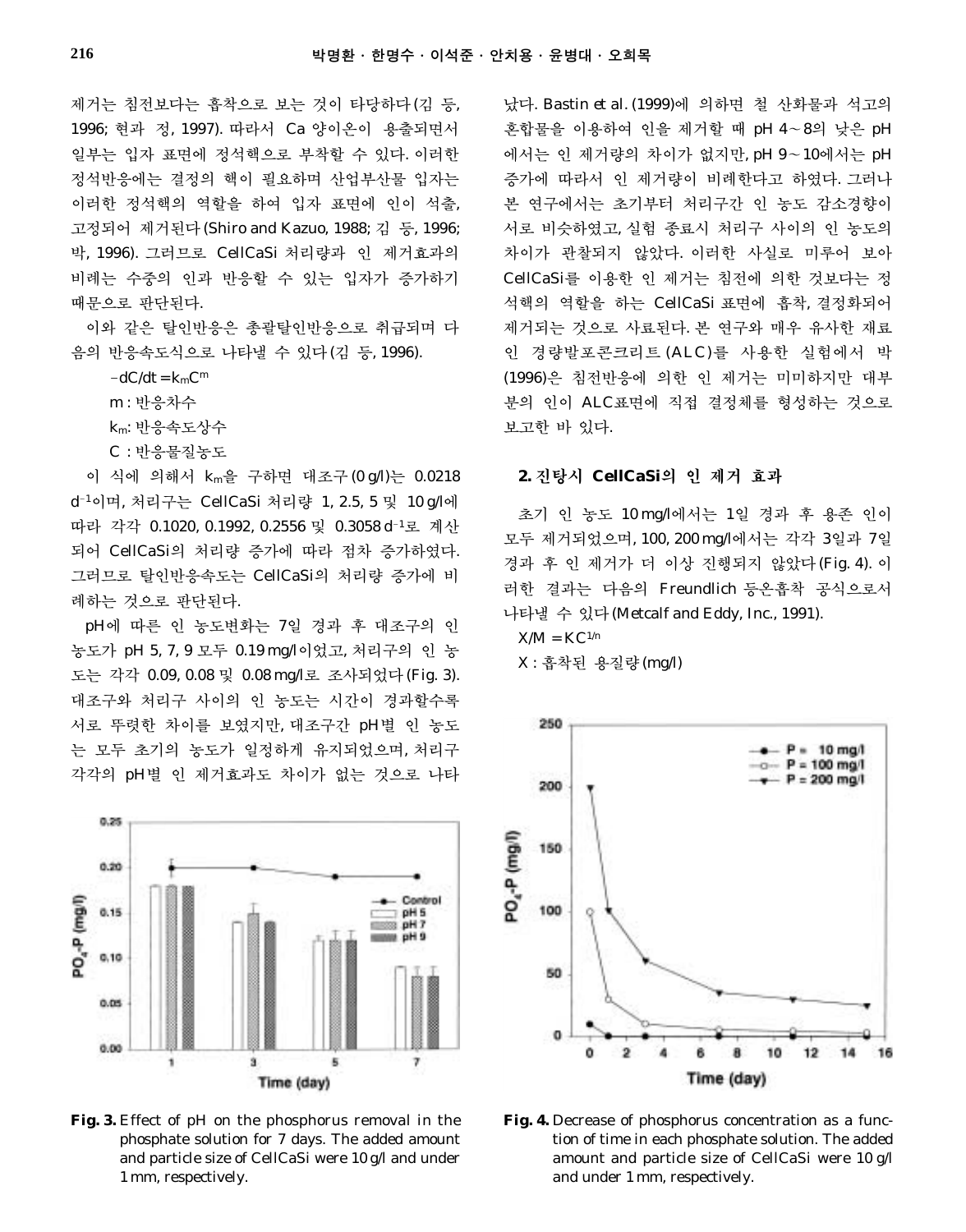50

40

30

20

Ca (mg/l)

M : 흡착제의 중량(mg/l) C : 평형상태시 용액내의 피흡착제의 농도(mg/l) K, n : 경험상수

Forsberg and Ryding (1980)은 총인 농도가 0.025~ 0.1 mg/l이면 부영양상태라고 하였다. 따라서 Freundlich 등온흡착 공식에 의하여 수중의 총인 농도(X) 0.025~ 0.1 mg/l가 0.01 mg/l 이하의 빈영양상태로 정화되기 위 해서는 흡착제로 사용된 CellCaSi 소요량 (M)이 0.2~ 1.2 g/l로 계산되었다.

정치시 여러 가지 조건별 인 제거효과(Figs. 1-3)와 비교하면 진탕시 인 제거효과(Fig. 4)가 더 우수한 것으 로 조사되었다. 인 제거효과는 CellCaSi와 무기인의 접 촉 정도에 의하여 달라진다. 그리고 진탕시에는 입자표 면으로부터의 양이온 용출이 빠르게 일어나기도 하지만, 이외에도 입자내부로부터의 공극을 통한 양이온 용출도 더욱 활발히 진행된다. 그러므로 인 제거효과는 정치시 보다 진탕시에 더 좋은 것으로 판단된다. 또한 화학반응 은 온도의 영향을 크게 받는다. 진탕시의 실험온도 28± 2�C는 정치시의 상온보다 약 5�C가 높고, 이에 따라서 진탕시의 인 제거율이 커진 것으로 사료된다. 박(1996) 은 수온에 따른 탈인반응을 검토하여 동일한 시간에 5, 10, 20 및 30�C에서 인 제거 반응속도가 온도에 따른 영 향을 받고 있음을 보고하였으며, 김 등(1996)도 계절에 따른 인 제거 정도를 알기 위한 5, 20 및 35°C의 세 가 지 온도실험에서 5�C인 경우 인 제거 속도가 상당히 완 만함을 증명하였다. 그러나 박 (1996)과김등 (1996)의 결과와 본 연구 결과를 통해 저온인 경우에 효율은 조금 저하되지만 인 제거가 실질적으로 이루어지므로 CellCaSi 는 계절에 관계없이 인 제거가 가능하다고 판단된다.

#### **3. Ca**의 용출과 인 불활성화

CellCaSi에서 주로 용출되는 양이온은 Ca으로 조사되 었다. 대조구에서 진탕시 CellCaSi에서 용출되는 Ca은 실험초기인 1일 후 급격히 증가하여 실험 7일까지는 31.4~32.5 mg/l사이에서 비슷하게 유지되었다 (Fig. 5). 이후에는 실험 28일까지 25.9~28.4 mg/l로 약간 감소되 기는 하였으나 초기와 거의 비슷한 농도를 나타내었다. 김 등(1996)에 의하면 분말 전로슬래그의 Ca 용출은 초 기부터 급격히 일어나는데 3시간 경과 후에는 더 이상 의 상승이 나타나지 않았다. 이때 용출되는 Ca은 인과 다음과 같이 반응하며 Hydroxyapatite를 생성함으로써 인이 제거된다.

 $10Ca^{2+}+6PO^{3-}+2OH^{-} \rightleftarrows Ca_{10} (OH)_{2} (PO_{4})_{6} \downarrow$ 



CellCaSi

CellCaSi + phosphate

plus phosphate. The added amount and particle size of CellCaSi were 10 g/l and under 1 mm respectively.

본 실험에서도 CellCaSi에서 초기의 급격한 Ca 용출 이 확인되었고, 이러한 용출 현상은 CellCaSi를 처리한 후 초기 인 농도가 급격하게 감소하는 것과 밀접한 관 계가 있다고 판단된다. 또한 인이 함께 첨가된 곳에서는 CellCaSi에서 용출된 Ca이 수중의 인과 반응하기 때문 에 0.1~2 mg/l사이의 매우 낮은 Ca농도를 나타내었다 (Fig. 5).

# **4. Ca, Fe** 화합물 첨가에 의한 인 제거 효과와 수질에의 영향

CellCaSi, Ca과 Fe 화합물을 단일 또는 조합하여 첨가 한 후 인 농도의 변화를 조사한 결과, 0.10, 1.0 mg/l의 인을 첨가한 후 2시간 이내에 처리구 E (CellCaSi+Ca ±Fe)의 인 농도가 각각 0.01, 0.54 mg/l까지 급격히 감 소하였다 (Fig. 6). 또한 서로 다른 3가지 처리구 (B, CellCaSi; C, CellCaSi±Ca; D, CellCaSi±Fe) 역시 대조 구에 비하여 인 농도 감소양상이 나타났다. 이후 처리구 에서의 인 농도는 12시간까지는 다시 증가하는 경향이 나타났으나, 처리 후 2일부터 8일 사이에는 인 농도가 초기의 12시간 후의 농도와 비슷하거나 점차 감소하였 다. 실험 종료시 처리구 E의 인 농도는 2가지 시험군 각 각 0.03, 0.47 mg/l로 조사되어 초기와 동일하게 최저의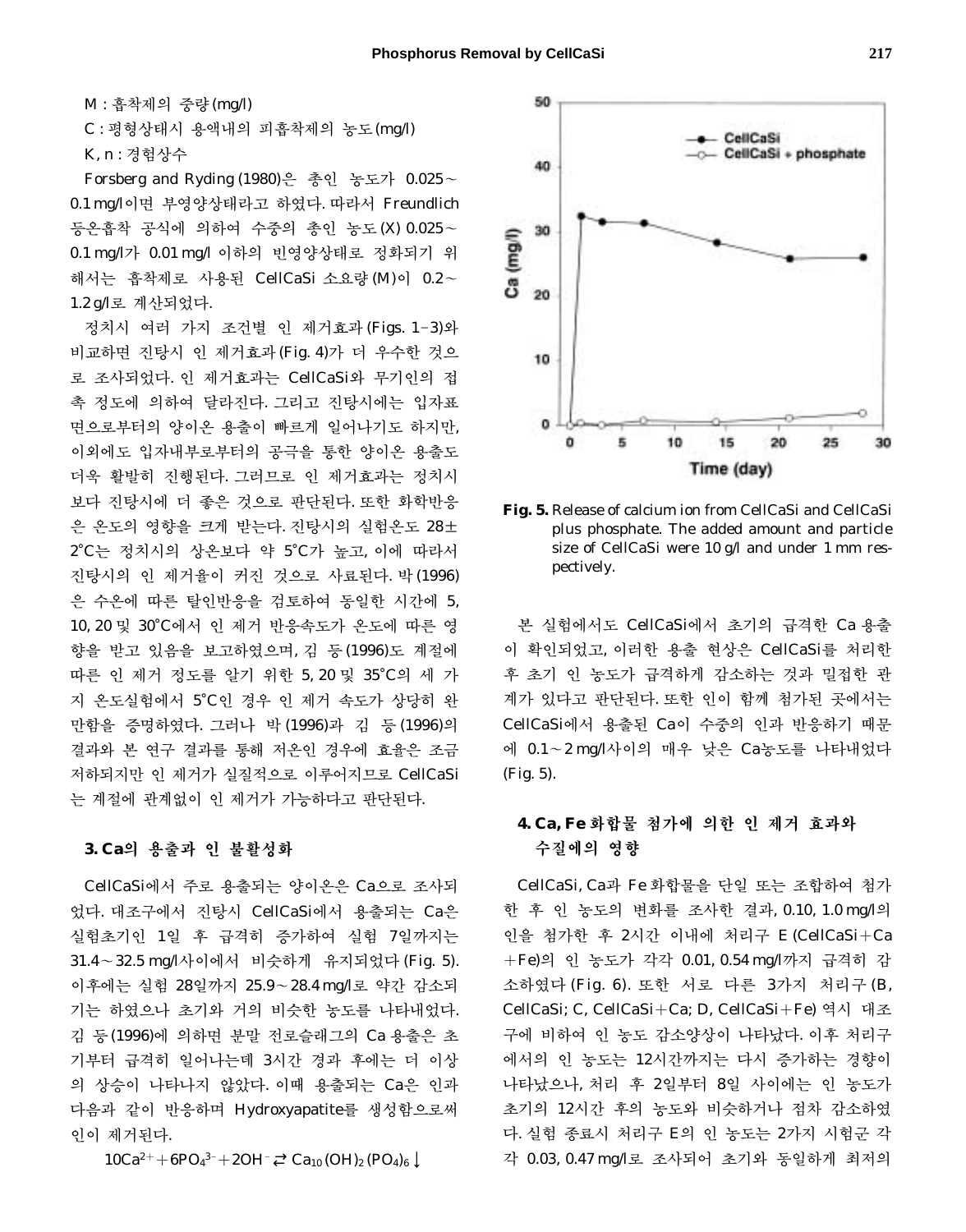| <b>Factors</b>    | Initial<br>P conc. $(mg/l)$ | <b>Treatment</b> |                  |                 |                 |                  |
|-------------------|-----------------------------|------------------|------------------|-----------------|-----------------|------------------|
|                   |                             | А                | B                | C               | D               | Ε                |
| TP                | 0.10                        | $0.11 + 0.00$    | $0.08 \pm 0.00$  | $0.05 + 0.01$   | $0.06 \pm 0.00$ | $0.04 \pm 0.00$  |
| (mg/l)            | 1.0                         | $0.95 + 0.01$    | $0.71 + 0.01$    | $0.57 + 0.02$   | $0.64 + 0.00$   | $0.50 \pm 0.03$  |
| 0.10<br>pH<br>1.0 |                             | $7.12 + 0.30$    | $7.85 + 0.13$    | $7.92 + 0.08$   | $8.07 + 0.05$   | $7.92 + 0.01$    |
|                   |                             | $7.38 + 0.04$    | $7.91 \pm 0.04$  | $7.90 + 0.06$   | $8.09 \pm 0.04$ | $7.94 \pm 0.02$  |
| Conductivity      | 0.10                        | $21.5 \pm 8.9$   | $177.8 + 3.6$    | $317.3 \pm 9.7$ | $188.1 \pm 3.3$ | $316.0 \pm 47.5$ |
| $(\mu S/cm)$      | 1.0                         | $26.4 \pm 2.6$   | $182.2 \pm 12.8$ | $318.1 \pm 8.7$ | $177.5 \pm 5.5$ | $315.2 \pm 3.6$  |

**Table 2.** Variations of phosphorus and water quality in artificial phosphorus solution after 8 days with various treatments (Mean±SD).

A, Control; B, CellCaSi; C, CellCaSi+Ca; D, CellCaSi+Fe; E, CellCaSi+Ca+Fe



**Fig. 6.** Effects of CellCaSi, Ca and Fe on phosphorus removal in the phosphate solutions (a, 0.1 mg P/l; b, 1.0 mg P/l). The error bars indicate standard deviations  $(n = 2)$ .

인 농도를 기록하였다. 따라서 인 제거효과는 CellCaSi 만 처리했을 때보다는 Ca과 Fe 화합물을 함께 첨가함으 로써 증진되는 것으로 조사되었다.

8일 후, 대조구와 처리구의 총인 농도, pH 그리고 전 기전도도를 조사하였다(Table 2). 처리구의 총인 제거효 과는 B, D, C, E의 순서로 증가되었으며, 인산염 인 제거 효과(Fig. 6)와 동일한 양상을 나타내었다. 최고의 인 제 거효과를 나타낸 처리구 E는 인 첨가량이 0.10 mg/l는 0.04 mg/l로, 인 첨가량이 1.0 mg/l는 0.50 mg/l로 총인 농 도가 감소되었다.

8일 후, pH는 대조구가 7.12~7.38, 처리구는 7.85~ 8.09로 조사되어 처리구에서 약간의 pH 증가가 나타났 다(Table 2). 일반적으로 Ca에 의한 인의 제거는 pH 8이 상의 조건에서 빠르게 일어난다는 보고 (Moutin *et al*., 1992)를 고려할 때, CellCaSi와 첨가물을 이용한 본 연 구의 경우 인을 제거하는데 적절한 pH가 유지된다고 생각된다.

전기전도도는 대조구가 21.5~26.4 µS/cm로 조사되었 지만, 처리구에서는 177.5~318.1 µS/cm로 조사되어 처 리구에서 급격한 전기전도도의 증가가 나타났다(Table 2). 특히 Ca 화합물을 함께 처리한 실험구의 전기전도도 는 공통적으로 300 µs/cm 이상으로 조사되었다. 그러나 Fe 화합물의 첨가에 의한 전기전도도의 증가는 나타나 지 않았다. 이러한 결과를 토대로 CellCaSi의 주요성분 인 Ca 화합물이 전기전도도의 증가를 초래하는 것으로 판단된다. 전기전도도가 CellCaSi와 Ca 화합물의 첨가에 따라 증가하는 경향을 보였지만, 전기전도도가 가장 높 은 처리구의 경우에도 원수 및 음용수 허용치인 500 µS/cm (De Zuane, 1996)의 범위 내에 포함됨으로서 이 들의 첨가에 따른 수질에의 별다른 악영향은 없는 것으 로 사료된다. 이밖에도 박 등 (2001)의 보고에 따라 CellCaSi, Ca과 Fe 화합물 첨가에 따른 수중생물에 대 한 독성은 없는 것으로 조사되었다.

## 적 요

녹조 제어를 위하여 수중의 인 제거에 관여하는